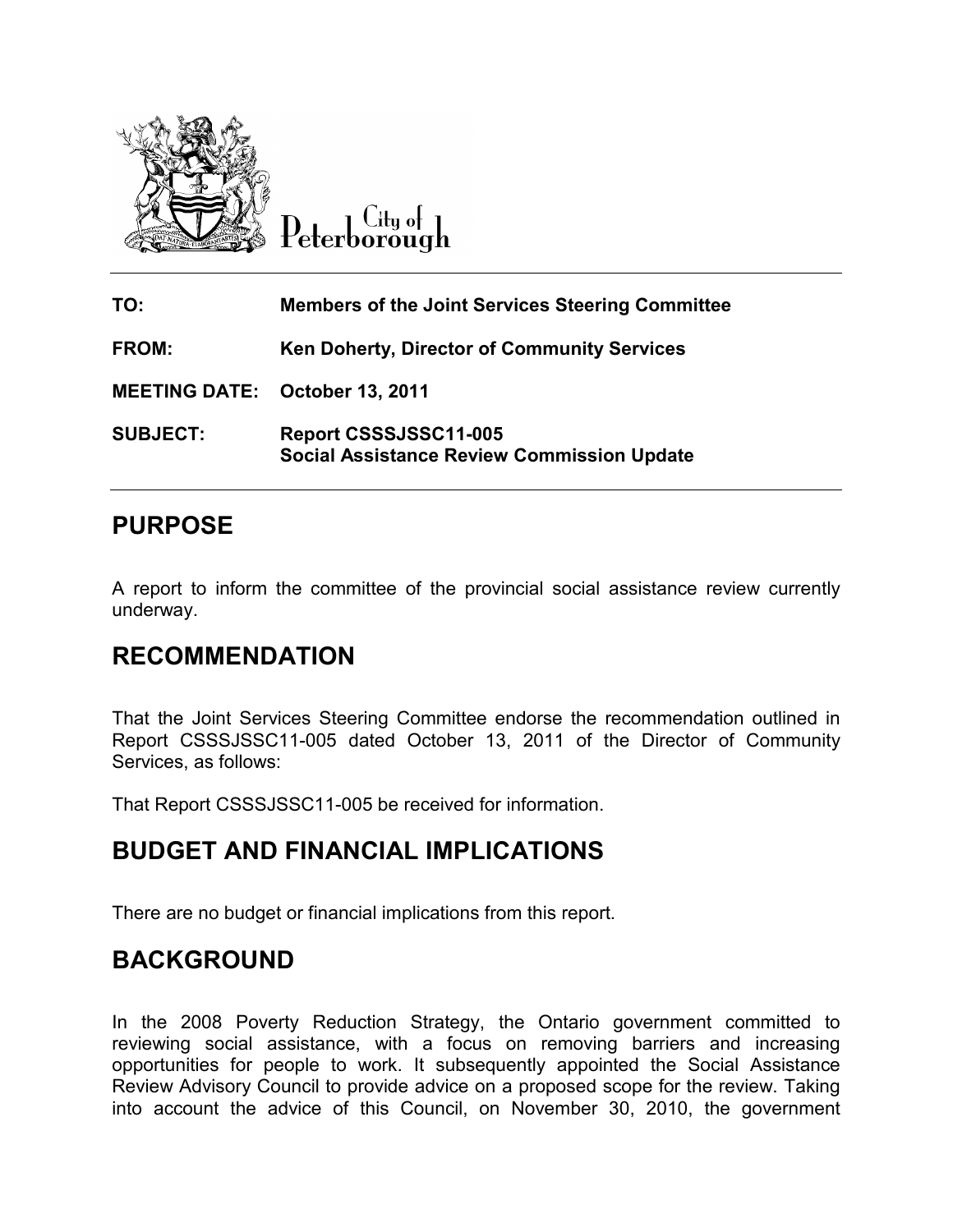announced the appointment of Frances Lankin and Munir A. Sheikh to lead the Commission for the Review of Social Assistance in Ontario.

The Commission is tasked with carrying out a comprehensive review, and providing specific recommendations and a concrete action plan for reforming the social assistance system to the government in June 2012.

#### **Outcomes of the Review**

The Terms of Reference for the Commission identify five specific outcomes for the review. Specifically, it indicates that: the review will make recommendations that will enable government to

- Establish an **appropriate benefit structure** that reduces barriers and supports peoples' transition into, and attachment within, the labour market
- Place **reasonable expectations on, and provide supports** for, people who rely on social assistance with respect to active engagement in the labour market and participation in treatment and rehabilitation
- Simplify income and asset rules to improve equity and make it **easier to understand** and administer social assistance
- Ensure the **long-term viability** of the social assistance system
- Define **Ontario's position** vis-à-vis the federal and municipal governments as it relates to **income security** for Ontarians.

### **The Commission's Approach**

The Commission intends to provide the government with well-grounded, evidencebased recommendations consistent with its mandate. To accomplish this, the commission will:

- Draw on the perspectives and input of various stakeholders and communities across Ontario, including people with lived experience, advocacy groups, labour organizations, business and other levels of government. Separate discussions will be held with First Nations to ensure reforms meet their needs and priorities.
- Develop a research agenda and knowledge base that captures key research findings and the experience of other jurisdictions, and engages researchers, academics and technical experts to address gaps in our current understanding.

Engagement with stakeholders and communities will take place in two phases. First, through the release of a Discussion Paper in June 2011, views will be sought to confirm the key issues in social assistance today and to identify possible solutions. Feedback on the paper, including written submissions and conversations in communities, will help inform the development of options and possible approaches.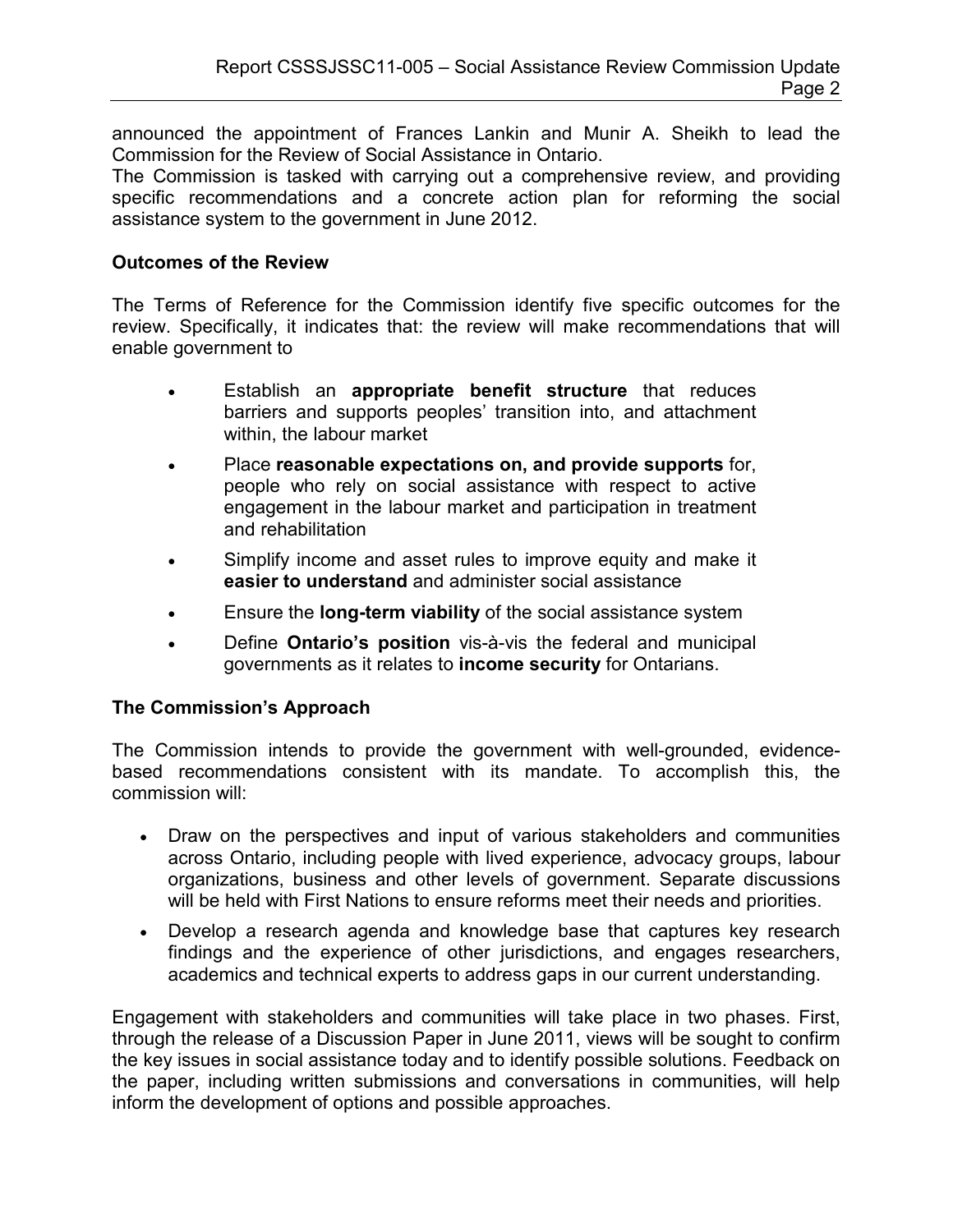This input, integrated with findings from the research agenda, will be incorporated into an Options Paper to be released in the late fall. Through this paper, further input and advice from stakeholders and communities will be sought.

### **Peterborough Engagement**

Peterborough was selected as one of 10 communities in which the commission visited as part of their community engagement process. The commission invited the local Peterborough Poverty Reduction Network to organize and coordinate the agenda for their visit on July 13, 2011.

The agenda for this day involved the following activities:

- Presentations by CERP, Income Security committee of the Poverty Reduction Network, the Peterborough Labour Council and the Social Services Division for the City of Peterborough.
- Service Agency Table discussions
- Site visits to Our Space Community Centre, New Canadian Centre and Brock Mission.
- And most importantly, opportunities throughout the day for those who are or have lived experiences with poverty to tell their stories to the commissioners.

In preparation for the Division's attendance at the Community meeting, Social Services management and staff feedback was obtained and used to identify key issues and suggestions related to the areas the Commission was seeking input into.

#### **Recommendations**

Based on the content of the work book, the top five recommendations presented to the Commission are:

- **1. One simplified social assistance program** to replace Ontario Works and Ontario Disability Support Program. This is expected to result in reduced administration costs to deliver this program and offers a more integrated seamless service to clients.
- **2. Liveable, regional rates for social assistance**. There is a need to sufficiently provide for the basic needs of living for families by providing assistance that factor in the local market basket cost for food and the average market rents as well as other shelter costs such as fuel, hydro and taxes. People not in crisis regarding their basic needs are then better able to devote their energy and focus to education, retraining and the pursuit of employment. To determine the appropriate rate structure, the minimum wage rate should be considered and a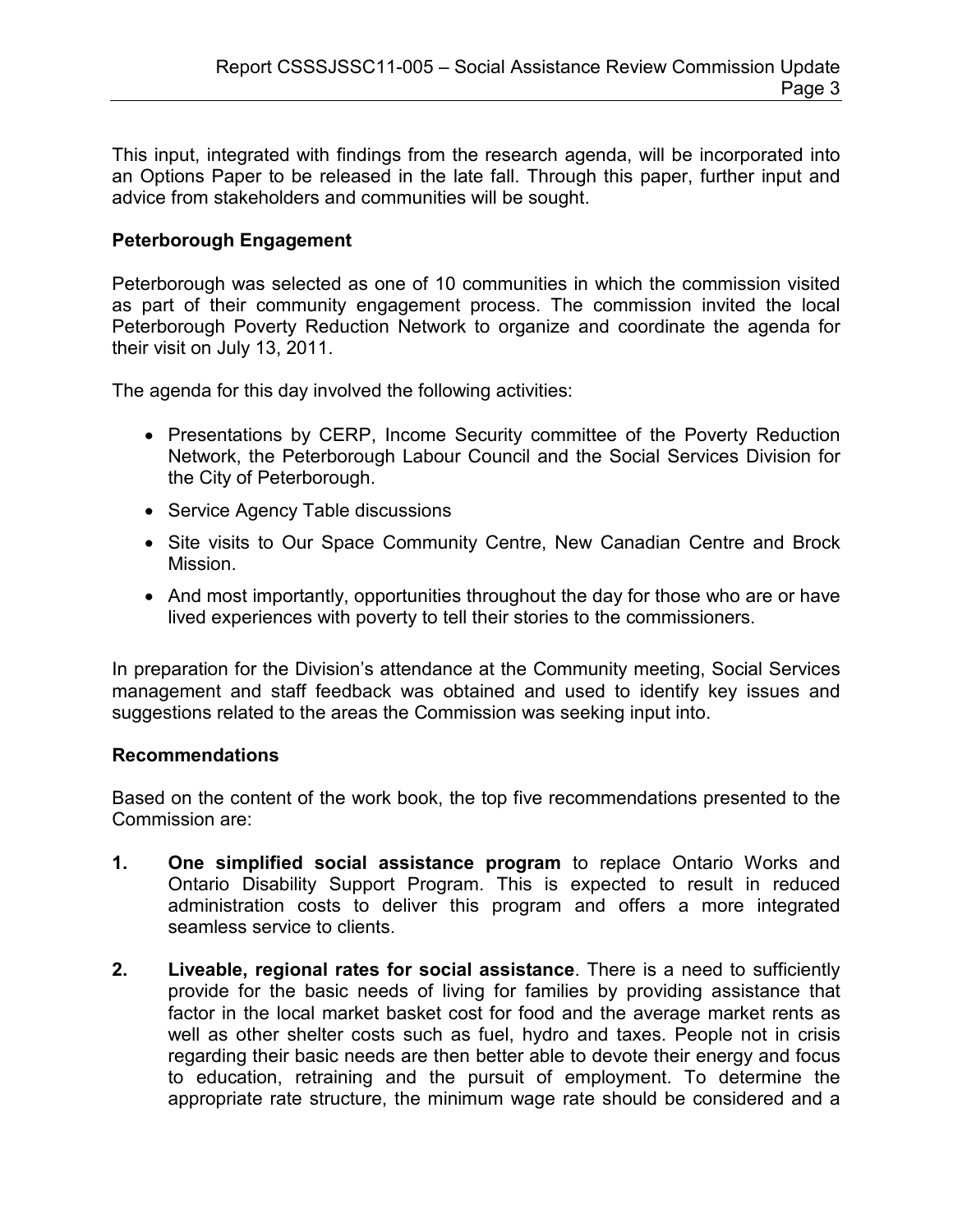recognition that people will have a better level of income by working than collecting social assistance. The vast majority of financial benefits provided to people on assistance immediately go back into the local economy. An increased rate would alleviate stress on emergency funding programs and food banks.

- **3. Local Integrated Planning.** Coordination and integration of human services is important to the delivery of accountable, efficient, effective government programs and services and municipalities in their role as Consolidated Municipal Services Managers (CMSMs) are best positioned to assume this role.
- **4. Focus on integrated locally delivered employment support programs**. One of the critical factors necessary to alleviate poverty is to create sustainable employment. Working with the local Workforce Development Board to identify the necessary qualifications and skill shortages and then work with local employment agencies, employers, education and economic development to prepare the labour force to fill the need is required. There must be incentives for private sector employers to offer placement opportunities for social assistance clients. More needs to be done to engage persons with disabilities in employment planning and supports to allow them to improve their earnings. This in turn benefits employers by increasing the labour resource pool, and by decreasing the number, requiring assistance and or reducing the amount of assistance issued.
- **5. Move to a Guarantee Annual Income**. The income tax system approach provides an administratively simplified means to ensure Ontarians have a base line of income that pulls them out of poverty and removes the funding from the municipal property tax base.

As a result of the City's presentation, commission staff requested a return visit to meet with division staff to discuss some of our responses to various issues in more detail. This meeting was held on August 23, 2011. The commission staff used this time to seek clarification of several of the proposed recommendations as follows:

- a) Asset Determination: Our proposal calls for the elimination of needs testing related to a person's assets. This could either be done immediately or begin with raising the maximum assets level for families as part of a phased approach.
- b) Service Delivery: A new system that merges Ontario Works and Ontario Disability Support Program into one program delivered by CMSMs that offers a range of services and supports on a continuum based on one's ability. One caveat is that any administrative cost to the municipality be capped at current levels.
- c) Governance: A municipally delivered, provincially funded program would require the province establish a small set of provincially based outcomes. In addition,